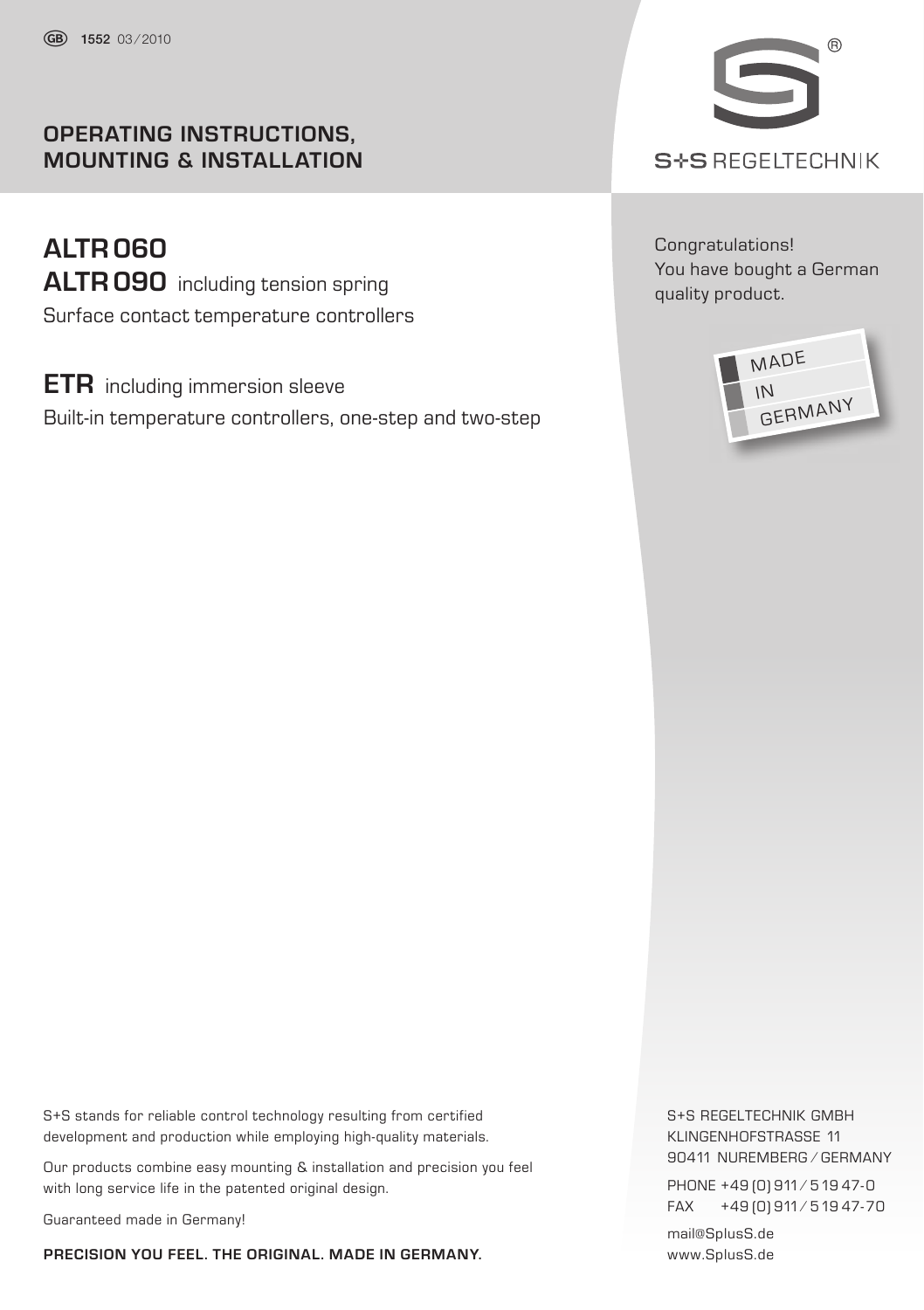# **THERM**ASREG**® ETR** including immersion sleeve

Built-in temperature controllers, one-step and two-step, EC type-tested, TÜV tested



#### **DIN tested quality product. EC type-tested (module B) according to directive 97 ⁄ 23 ⁄ EC. Temperature control and limiting device for heat generation plants in accordance with DIN EN 14597:2005-12.**

Mechanical temperature control device ⁄ rod thermostat THERMASREG® ETR with switching output, used for monitoring, controlling and limitation of temperatures of liquid or gaseous media, as boiler controller, or in heating ventilation and air conditioning technology, in mechanical and apparatus engineering and in heat generation plants. It is available as one - step or two-step device, as adjustable temperature controller TR, temperature monitor TW, or as safety temperature limiter STB.

### **TECHNICAL DATA:**

| (Contact load)                                  | Switching capacity: 24250V AC +10%, 10A, cos φ = 1.0<br>24250V AC +10%, 1.5A, cos $\varphi$ = 0.6<br>at 24V AC min. 150 mA                                                                                                                                                                                                                                                                                                    |
|-------------------------------------------------|-------------------------------------------------------------------------------------------------------------------------------------------------------------------------------------------------------------------------------------------------------------------------------------------------------------------------------------------------------------------------------------------------------------------------------|
|                                                 | single-pole or two-pole changeover contact                                                                                                                                                                                                                                                                                                                                                                                    |
|                                                 | with quick-locking screws, colour pure white (similar RAL9010)                                                                                                                                                                                                                                                                                                                                                                |
|                                                 |                                                                                                                                                                                                                                                                                                                                                                                                                               |
|                                                 |                                                                                                                                                                                                                                                                                                                                                                                                                               |
| Mounting position:  arbitrary                   |                                                                                                                                                                                                                                                                                                                                                                                                                               |
|                                                 |                                                                                                                                                                                                                                                                                                                                                                                                                               |
|                                                 | Ambient temperature:  - 10°C+65°C at the switch block enclosure                                                                                                                                                                                                                                                                                                                                                               |
|                                                 |                                                                                                                                                                                                                                                                                                                                                                                                                               |
|                                                 | Immersion sleeves: Single sleeve brass, nickel-plated, G1/2" straight pipe thread, wrench size<br>22, $p_{max}$ = 10bar, $T_{max}$ = 150 °C<br>Single sleeve stainless steel 1.4571, V4A, G1/2" straight pipe thread,<br>wrench size 22, $p_{max}$ = 25 bar, $T_{max}$ = 150 $^{\circ}$ C<br>Double sleeve stainless steel 1.4571, V4A, G1/2" straight pipe thread,<br>wrench size 22, $p_{max}$ = 40 bar, $T_{max}$ = 450 °C |
|                                                 |                                                                                                                                                                                                                                                                                                                                                                                                                               |
| Inserted length: 130 mm, 200 mm                 |                                                                                                                                                                                                                                                                                                                                                                                                                               |
|                                                 | Process connection: screwed socked with G1/2" straight pipe thread                                                                                                                                                                                                                                                                                                                                                            |
|                                                 | Electrical connection: 0.14 - 2.5 mm <sup>2</sup> via terminal screws                                                                                                                                                                                                                                                                                                                                                         |
|                                                 |                                                                                                                                                                                                                                                                                                                                                                                                                               |
| Protection type:  IP 65 (according to EN 60529) |                                                                                                                                                                                                                                                                                                                                                                                                                               |
|                                                 | 73/23/FFC                                                                                                                                                                                                                                                                                                                                                                                                                     |
|                                                 | certificate No.: IS-TAF-MUC 08 02 100248356 001.<br>DIN EN 14597: 2005-12.<br>register Nos.: TW 120008, TR 119908, STB 120108, TR/STB 120208                                                                                                                                                                                                                                                                                  |
| <b>FUNCTION:</b>                                |                                                                                                                                                                                                                                                                                                                                                                                                                               |
|                                                 | to the preset value.                                                                                                                                                                                                                                                                                                                                                                                                          |
|                                                 |                                                                                                                                                                                                                                                                                                                                                                                                                               |

# Connecting diagram **ETR** (one-step)  $-10$ ⊕  $\begin{array}{c|c}\n\hline\n2 & 1 & 3 \\
\hline\n\end{array}$ Cooling Heating







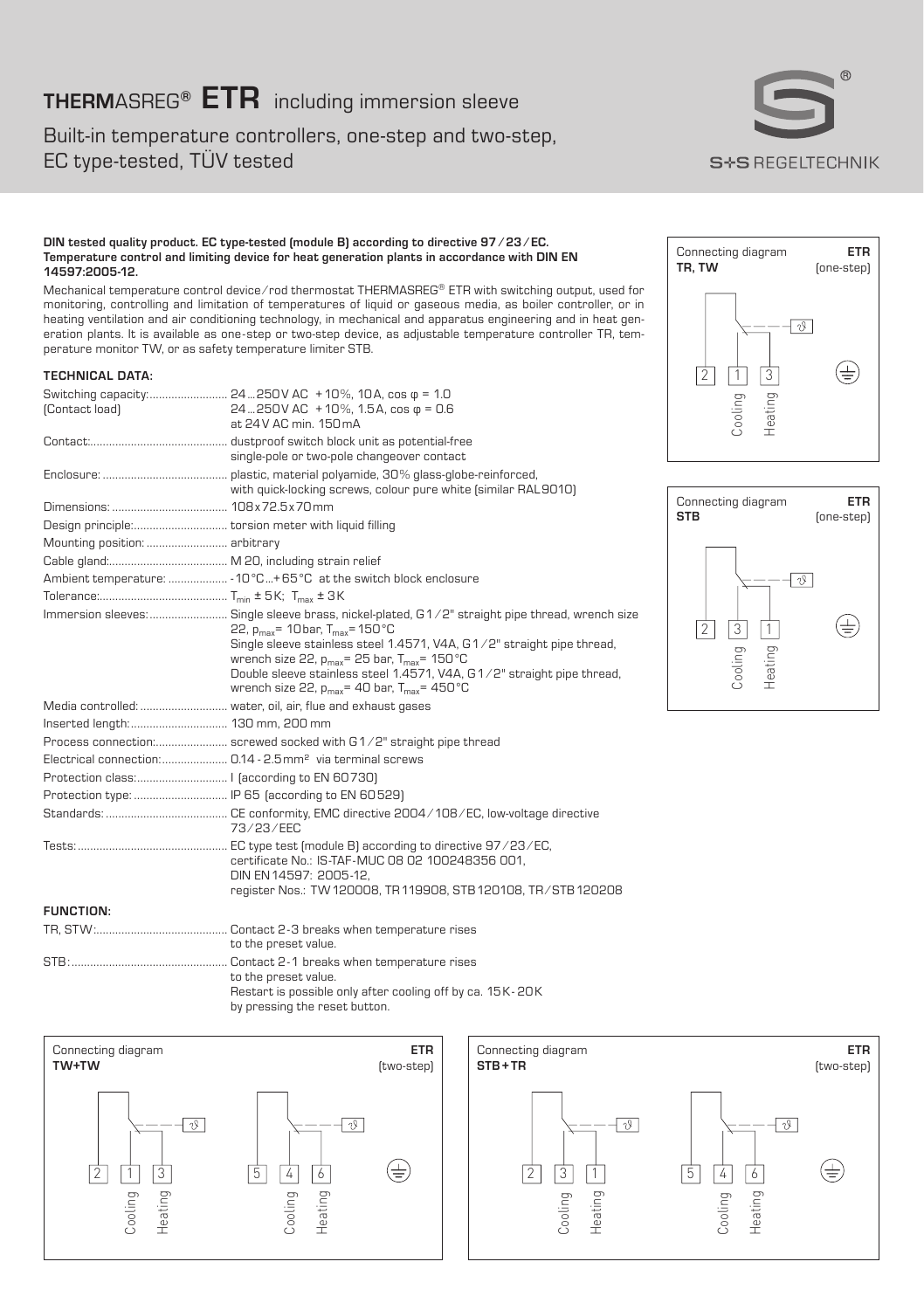

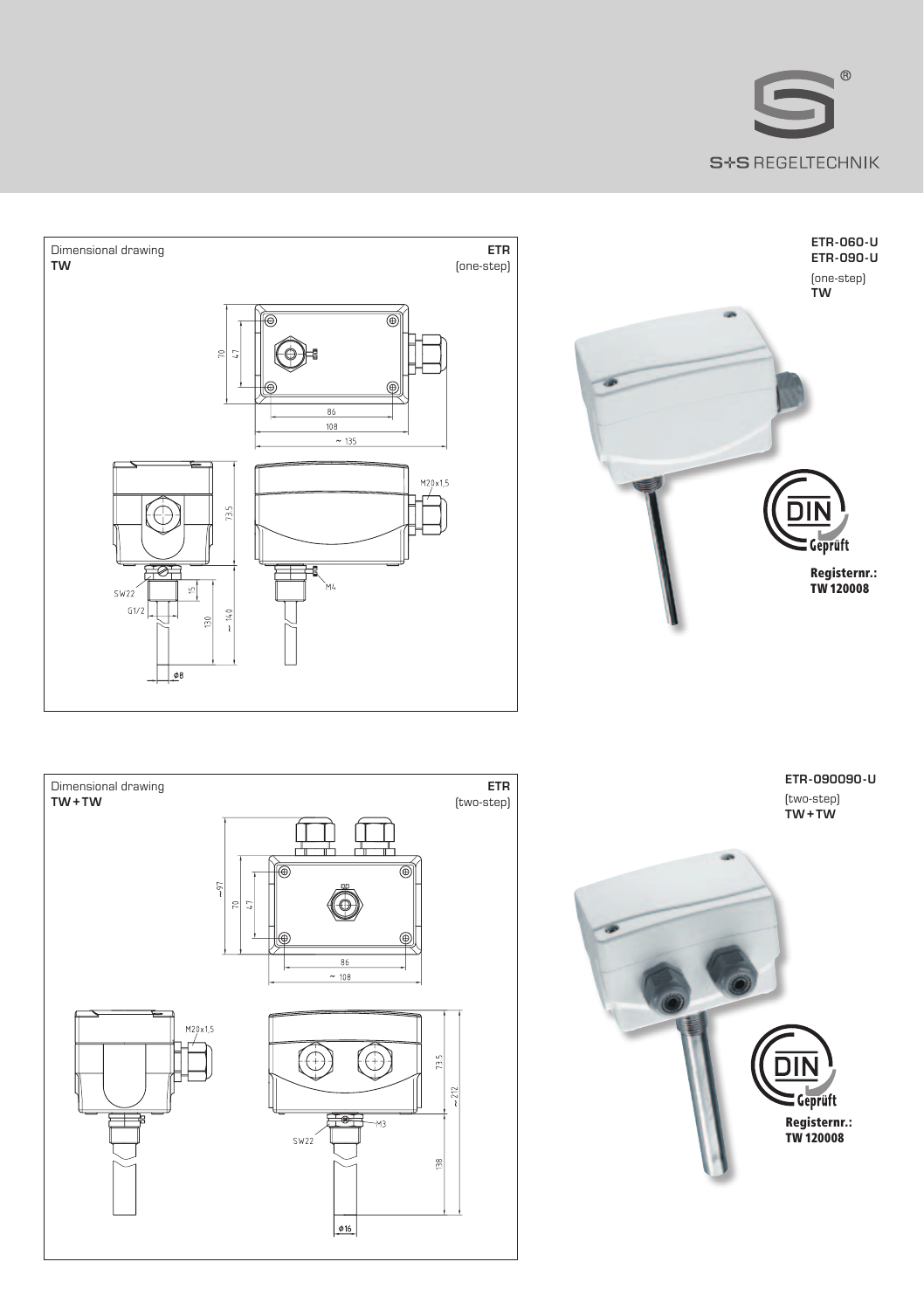



Registernr.: TR ⁄ STB 120208



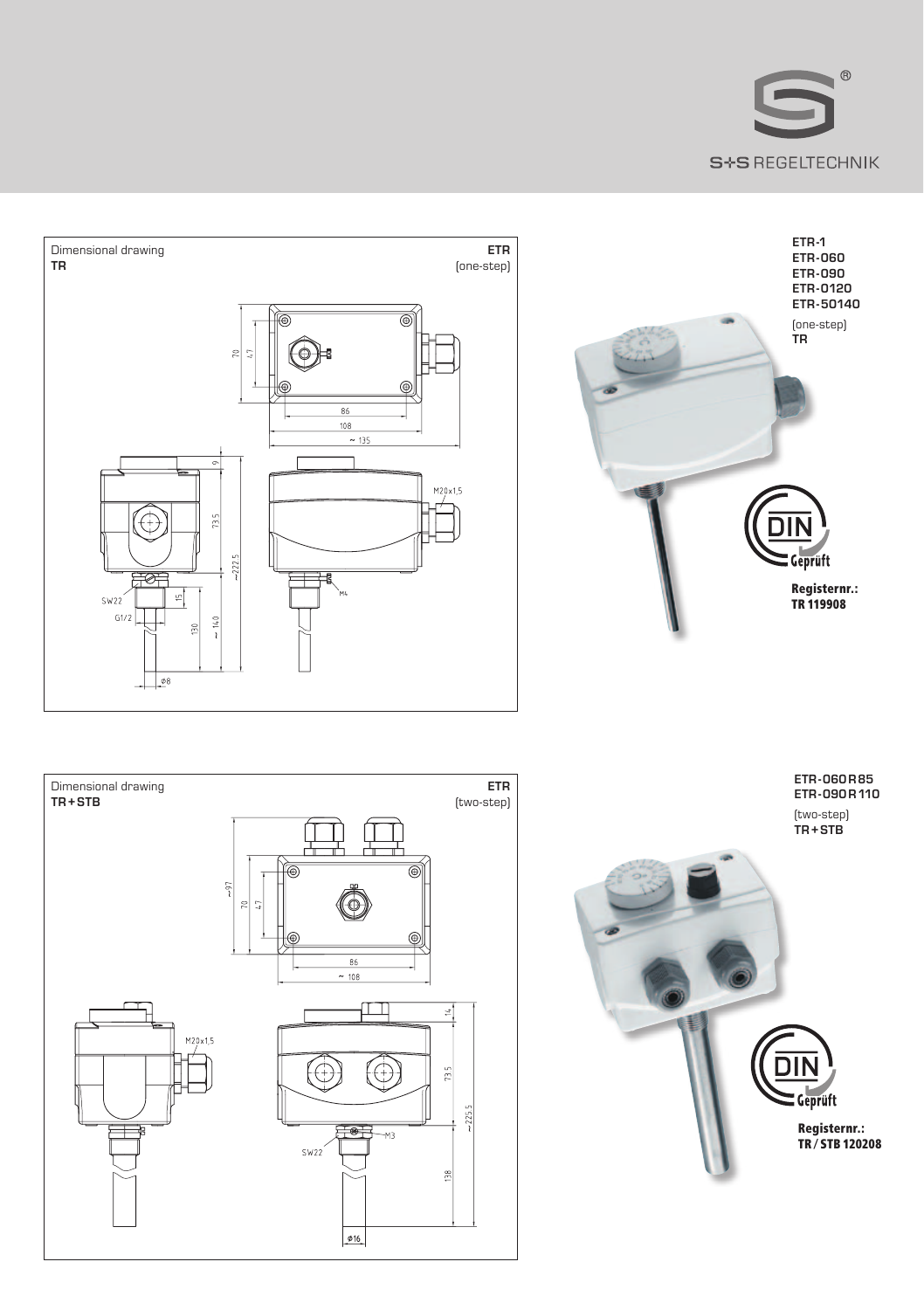



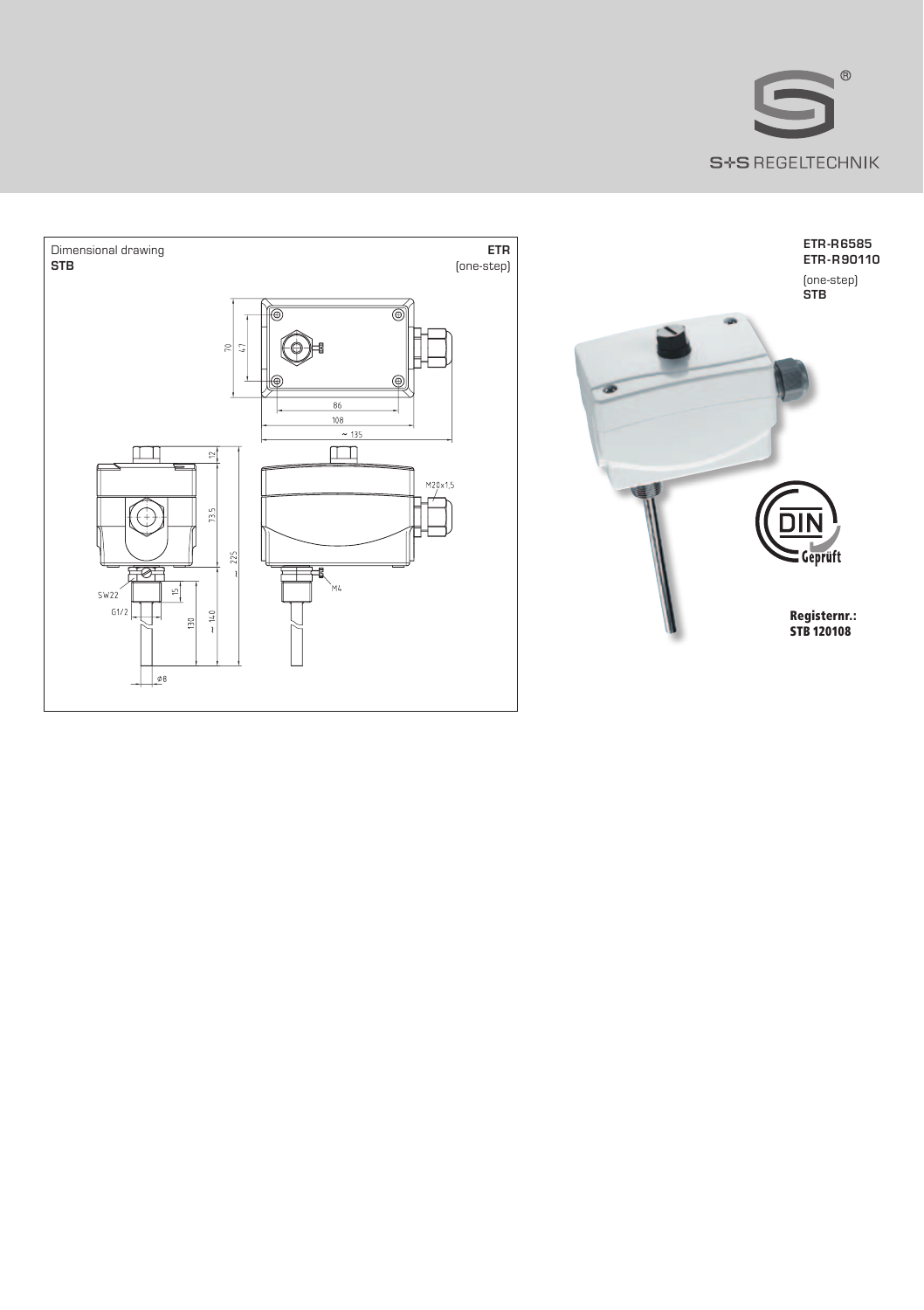# **THERM**ASREG**® ETR** including immersion sleeve

Built-in temperature controllers, one-step and two-step EC type-tested, TÜV tested



| Type/WG2                                                                                                        | Immersion<br><b>Sleeve</b><br><b>Diameter</b>                                                                                                   | Temperature<br>Range                                                                                                                                                                       | <b>Thermal</b><br><b>Operating Difference</b><br>(fixed) ca. | Maximum<br>Capillary<br>Temperature | <b>Function</b> |  |
|-----------------------------------------------------------------------------------------------------------------|-------------------------------------------------------------------------------------------------------------------------------------------------|--------------------------------------------------------------------------------------------------------------------------------------------------------------------------------------------|--------------------------------------------------------------|-------------------------------------|-----------------|--|
| ETR (one-step)                                                                                                  |                                                                                                                                                 | 1.                                                                                                                                                                                         | 1.                                                           |                                     |                 |  |
| ETR-1_ms/130                                                                                                    | Ø 8mm                                                                                                                                           | -35 °C  +35 °C                                                                                                                                                                             | 3K                                                           | $+75^{\circ}$ C                     | <b>TR</b>       |  |
| ETR-1_VA/130                                                                                                    | ø<br>9 <sub>mm</sub>                                                                                                                            | -35 °C  +35 °C                                                                                                                                                                             | ЗK                                                           | $+75^{\circ}$ C                     | TR              |  |
| ETR-1_ms/200                                                                                                    | ø<br>8 <sub>mm</sub>                                                                                                                            | -35 °C…+35 °C                                                                                                                                                                              | 3K                                                           | +75 °C                              | TR              |  |
| ETR-1_VA/200                                                                                                    | ø<br>9mm                                                                                                                                        | -35 °C+35 °C                                                                                                                                                                               | ЗК                                                           | +75 °C                              | TR              |  |
| ETR-060_ms/130                                                                                                  | ø<br>8 <sub>mm</sub>                                                                                                                            | 0°C+60°C                                                                                                                                                                                   | 3K                                                           | $+75^{\circ}$ C                     | <b>TR</b>       |  |
| ETR-060_VA/130                                                                                                  | Ø<br>9mm                                                                                                                                        | 0°C+60°C                                                                                                                                                                                   | 3K                                                           | $+75^{\circ}$ C                     | TR              |  |
| ETR-060_ms/200                                                                                                  | ø<br>8mm                                                                                                                                        | 0°C+60°C                                                                                                                                                                                   | ЗК                                                           | $+75^{\circ}$ C                     | TR              |  |
| ETR-060_VA/200                                                                                                  | 9mm<br>ø                                                                                                                                        | 0°C+60°C                                                                                                                                                                                   | 3K                                                           | $+75^{\circ}$ C                     | <b>TR</b>       |  |
| ETR-060-U_ms/130                                                                                                | ø<br>8mm                                                                                                                                        | 0°C  +60°C                                                                                                                                                                                 | 3K                                                           | $+75^{\circ}$ C                     | <b>TW</b>       |  |
| ETR-060-U_VA/130                                                                                                | $\alpha$<br>9mm                                                                                                                                 | 0°C+60°C                                                                                                                                                                                   | 3K                                                           | $+75^{\circ}$ C                     | <b>TW</b>       |  |
| ETR-060-U_ms/200                                                                                                | ø<br>8 <sub>mm</sub>                                                                                                                            | 0°C+60°C                                                                                                                                                                                   | 3K                                                           | $+75^{\circ}$ C                     | TW              |  |
| ETR-060-U_VA/200                                                                                                | ø<br>9mm                                                                                                                                        | 0°C+60°C                                                                                                                                                                                   | ЗК                                                           | $+75^{\circ}$ C                     | TW              |  |
| ETR-090_ms/130                                                                                                  | ø<br>8 <sub>mm</sub>                                                                                                                            | 0°C+90°C                                                                                                                                                                                   | 3K                                                           | $+120^{\circ}$ C                    | TR              |  |
| ETR-090_VA/130                                                                                                  | ø<br>9mm                                                                                                                                        | 0°C+90°C                                                                                                                                                                                   | ЗK                                                           | $+120^{\circ}$ C                    | TR              |  |
| ETR-090_ms/200                                                                                                  | ø<br>8 <sub>mm</sub>                                                                                                                            | 0°C+90°C                                                                                                                                                                                   | ЗK                                                           | $+120^{\circ}$ C                    | <b>TR</b>       |  |
| ETR-090_VA/200                                                                                                  | ø<br>9 <sub>mm</sub>                                                                                                                            | 0°C  +90°C                                                                                                                                                                                 | ЗК                                                           | $+120^{\circ}$ C                    | <b>TR</b>       |  |
| ETR-090-U_ms/130                                                                                                | ø<br>8 <sub>mm</sub>                                                                                                                            | 0°C+90°C                                                                                                                                                                                   | 3K                                                           | $+120^{\circ}$ C                    | <b>TW</b>       |  |
| ETR-090-U_VA/130                                                                                                | ø<br>9 <sub>mm</sub>                                                                                                                            | 0°C+90°C                                                                                                                                                                                   | 3K                                                           | $+120^{\circ}C$                     | <b>TW</b>       |  |
| ETR-090-U_ms/200                                                                                                | ø<br>8 mm                                                                                                                                       | 0°C+90°C                                                                                                                                                                                   | ЗK                                                           | $+120^{\circ}$ C                    | <b>TW</b>       |  |
| ETR-090-U_VA/200                                                                                                | Ø<br>9 <sub>mm</sub>                                                                                                                            | 0°C+90°C                                                                                                                                                                                   | 3K                                                           | $+120^{\circ}$ C                    | TW              |  |
| ETR-0120_ms/130                                                                                                 | ø<br>8 mm                                                                                                                                       | 0°C+120°C                                                                                                                                                                                  | 5K                                                           | $+135^{\circ}$ C                    | <b>TR</b>       |  |
| ETR-0120_VA/130                                                                                                 | ø<br>9mm                                                                                                                                        | 0°C+120°C                                                                                                                                                                                  | 5K                                                           | $+135^{\circ}$ C                    | TR              |  |
| ETR-0120_ms/200                                                                                                 | ø<br>8 <sub>mm</sub>                                                                                                                            | 0°C+120°C                                                                                                                                                                                  | 5K                                                           | $+135^{\circ}$ C                    | <b>TR</b>       |  |
| ETR-0120_VA/200                                                                                                 | $\alpha$<br>9 <sub>mm</sub>                                                                                                                     | 0°C+120°C                                                                                                                                                                                  | 5K                                                           | $+135^{\circ}$ C                    | <b>TR</b>       |  |
| ETR-50140_ms/130                                                                                                | ø<br>8 <sub>mm</sub>                                                                                                                            | +50 °C+140 °C                                                                                                                                                                              | 5K                                                           | $+150^{\circ}$ C                    | TR              |  |
| ETR-50140_VA/130                                                                                                | ø<br>9mm                                                                                                                                        | +50 °C  + 140 °C                                                                                                                                                                           | 5K                                                           | $+150^{\circ}$ C                    | <b>TR</b>       |  |
| ETR-50140_ms/200                                                                                                | ø<br>8 <sub>mm</sub>                                                                                                                            | +50 °C  + 140 °C                                                                                                                                                                           | 5K                                                           | $+150^{\circ}$ C                    | <b>TR</b>       |  |
| ETR-50140_VA/200                                                                                                | ø<br>9mm                                                                                                                                        | +50 °C  +140 °C                                                                                                                                                                            | <b>5K</b>                                                    | $+150^{\circ}$ C                    | TR              |  |
| ETR-R6585_ms/130                                                                                                | $\mathcal{D}$<br>8 <sub>mm</sub>                                                                                                                | +65 °C +85 °C                                                                                                                                                                              | +0/-15K20K                                                   | $+120^{\circ}$ C                    | <b>STB</b>      |  |
| ETR-R6585_VA/130                                                                                                | ø<br>9 <sub>mm</sub>                                                                                                                            | +65 °C +85 °C                                                                                                                                                                              | +0/-15K…20K                                                  | $+120^{\circ}$ C                    | <b>STB</b>      |  |
| ETR-R6585_ms/200                                                                                                | 8 <sub>mm</sub><br>ø                                                                                                                            | +65 °C +85 °C                                                                                                                                                                              | $+0/ -15K - 20K$                                             | $+120^{\circ}$ C                    | <b>STB</b>      |  |
| ETR-R6585_VA/200                                                                                                | ø<br>9mm                                                                                                                                        | +65 °C +85 °C                                                                                                                                                                              | +0/-15K20K                                                   | $+120^{\circ}$ C                    | <b>STB</b>      |  |
| ETR-R90110_ms/130                                                                                               | ø<br>8 <sub>mm</sub>                                                                                                                            | +90 °C  +110 °C                                                                                                                                                                            | +0/-15K20K                                                   | $+120^{\circ}C$                     | <b>STB</b>      |  |
| ETR-R90110_VA/130                                                                                               | 9mm<br>ø                                                                                                                                        | +90 °C+110 °C                                                                                                                                                                              | +0/-15K20K                                                   | $+120^{\circ}$ C                    | <b>STB</b>      |  |
| ETR-R90110_ms/200                                                                                               | ø<br>8mm                                                                                                                                        | +90 °C+110 °C                                                                                                                                                                              | +0/-15K20K                                                   | $+120^{\circ}$ C                    | <b>STB</b>      |  |
| ETR-R90110_VA/200                                                                                               | Й<br>9 <sub>mm</sub>                                                                                                                            | $+90 °C + 110 °C$                                                                                                                                                                          | +0/-15K20K                                                   | $+120^{\circ}$ C                    | <b>STB</b>      |  |
| ETR (two-step)                                                                                                  |                                                                                                                                                 | 1.<br>$\overline{2}$                                                                                                                                                                       | 1.<br>2.                                                     |                                     |                 |  |
| ETR-090090-U_ms/130                                                                                             | Ø 16 mm                                                                                                                                         | 0°C+90°C<br>0°C+90°C                                                                                                                                                                       | ЗK<br>3K                                                     | $+120^{\circ}$ C                    | $TW + TW$       |  |
| ETR-090090-U_VA/130                                                                                             | Ø 16 mm                                                                                                                                         | 0°C+90°C<br>0°C…+90°C                                                                                                                                                                      | 3K<br>ЗК                                                     | $+120^{\circ}$ C                    | $TW + TW$       |  |
| ETR-090090-U_VA/200                                                                                             | Ø 16 mm                                                                                                                                         | 0°C+90°C<br>0°C+90°C                                                                                                                                                                       | ЗК<br>ЗΚ                                                     | $+120^{\circ}$ C                    | $TW + TW$       |  |
| ETR-060R85_ms/130                                                                                               | Ø 16 mm                                                                                                                                         | 0°C+60°C<br>+65 °C  +85 °C                                                                                                                                                                 | 3K<br>$+0/ -15K - 20K$                                       | $+120^{\circ}$ C                    | $TR + STB$      |  |
| ETR-060R85_VA/130                                                                                               | Ø 16 mm                                                                                                                                         | 0°C+60°C<br>+65 °C+85 °C                                                                                                                                                                   | 3K<br>$+0/ -15K - 20K$                                       | $+120^{\circ}$ C                    | TR+STB          |  |
| ETR-060R85_VA/200                                                                                               | Ø 16 mm                                                                                                                                         | 0°C+60°C<br>+65 °C+85 °C                                                                                                                                                                   | 3K<br>$+0/ -15K$ 20K                                         | $+120^{\circ}$ C                    | TR+STB          |  |
| ETR-090R110_ms/130                                                                                              | Ø 16 mm                                                                                                                                         | 0°C+90°C<br>+90 °C…+110 °C                                                                                                                                                                 | ЗК<br>+0/-15K20K                                             | $+135^{\circ}$ C                    | TR+STB          |  |
| ETR-090R110_VA/130                                                                                              | Ø 16 mm                                                                                                                                         | 0°C  +90°C<br>+90 °C+110 °C                                                                                                                                                                | 3K<br>+0/-15K20K                                             | $+135^{\circ}$ C                    | $TR + STB$      |  |
| ETR-090R110_VA/200                                                                                              | Ø 16 mm                                                                                                                                         | 0°C+90°C<br>+90 °C+110 °C                                                                                                                                                                  | 3K<br>$+0/ -15K - 20K$                                       | $+135^{\circ}$ C                    | $TR + STB$      |  |
| Type designation:<br>ETR-xx_immersion sleeve material/inserted length [mm]                                      |                                                                                                                                                 |                                                                                                                                                                                            |                                                              |                                     |                 |  |
| Accessories:<br>$THR =$<br>U                                                                                    | Immersion sleeves<br>$=$                                                                                                                        |                                                                                                                                                                                            |                                                              |                                     |                 |  |
| Optional:<br>/2                                                                                                 | $=$                                                                                                                                             | Internal setting, unless included in a certain type<br>2 steps, unless included in a certain type                                                                                          |                                                              |                                     |                 |  |
| $STW =$                                                                                                         |                                                                                                                                                 | Safety temperature monitor (internal setting)                                                                                                                                              |                                                              |                                     |                 |  |
| Features:<br><b>FT</b><br>ST                                                                                    | $\equiv$<br>$=$                                                                                                                                 | Manual reset when temperature drops<br>Manual reset when temperature rises                                                                                                                 |                                                              |                                     |                 |  |
| TR<br>$\equiv$<br>Temperature controller (external setting)                                                     |                                                                                                                                                 |                                                                                                                                                                                            |                                                              |                                     |                 |  |
| TB<br>Temperature limiter finternal setting)<br><b>TW</b><br>$\equiv$<br>Temperature monitor (internal setting) |                                                                                                                                                 |                                                                                                                                                                                            |                                                              |                                     |                 |  |
|                                                                                                                 | <b>STB</b><br>$\qquad \qquad =$<br>Safety temperature limiter (internal setting), with external switchpoint confirmation and restart interlock, |                                                                                                                                                                                            |                                                              |                                     |                 |  |
|                                                                                                                 |                                                                                                                                                 | restart by reset button at ca. 1520 K below switching temperature (+ 0 K/- 1520 K)                                                                                                         |                                                              |                                     |                 |  |
| Note:                                                                                                           |                                                                                                                                                 | To ensure accurate responsiveness series ETR devices must only be used in connection with the immersion sleeves<br>included in the scope of delivery while applying heat-conductive paste! |                                                              |                                     |                 |  |
|                                                                                                                 |                                                                                                                                                 |                                                                                                                                                                                            |                                                              |                                     |                 |  |
|                                                                                                                 |                                                                                                                                                 |                                                                                                                                                                                            |                                                              |                                     |                 |  |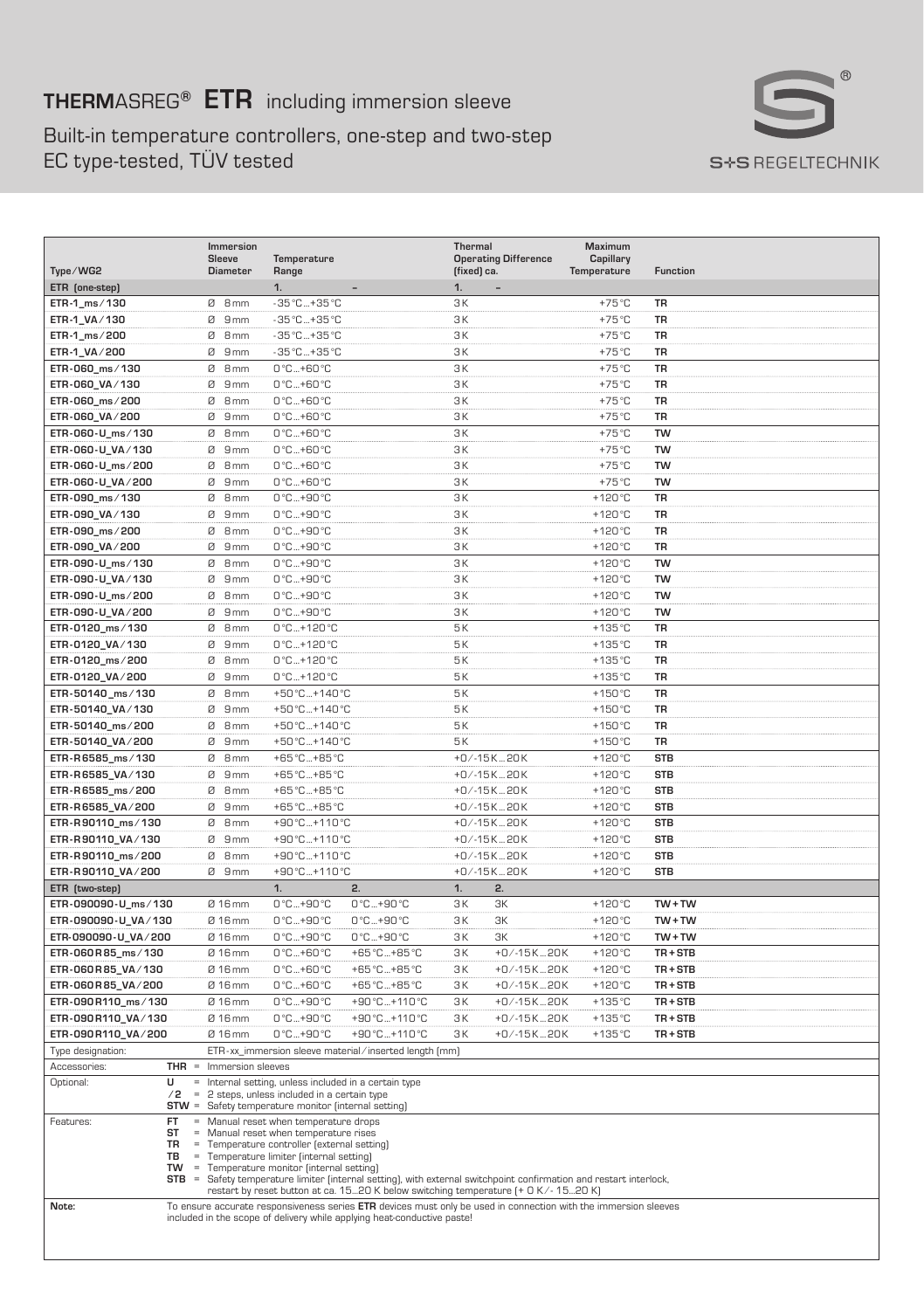# **THERM**ASREG**® ALTR 060** including tension spring **THERM**ASREG**® ALTR 090** including tension spring

Surface contact temperature controllers



**ALTR 060 ⁄ 090**

Mechanical temperature controllers ⁄ contact thermostats THERMASREG® ALTR with switching output (two-position controller) for monitoring, controlling and limitation of temperatures at pipes or vessels, e.g. in connection with hot-water or floor heating systems. The contact temperature controller THERMASREG® ALTR is built as one-step device, as adjustable temperature controller TR (with external setting) or as adjustable temperature monitor TW (with internal setting).

# **TECHNICAL DATA:**

| (Contact load)                                  | at 24 V AC min. 150 mA                                                                          |
|-------------------------------------------------|-------------------------------------------------------------------------------------------------|
|                                                 | potential-free single-pole changeover contact                                                   |
| Max. sensor temperature: 110°C                  |                                                                                                 |
|                                                 | base: steel, galvanised, top: grey,<br>M16 x1.5                                                 |
| Enclosure temperatur: - 35 °C + 65 °C           |                                                                                                 |
|                                                 |                                                                                                 |
|                                                 |                                                                                                 |
|                                                 |                                                                                                 |
|                                                 | Process connection: by metal tension spring, 220 mm long<br>(included in the scope of delivery) |
|                                                 | Electrical connection: 0.14-1.5 mm <sup>2</sup> via terminal screws                             |
|                                                 |                                                                                                 |
| Protection type:  IP 40 (according to EN 60529) |                                                                                                 |
|                                                 | EMC directive 2004/108/EC.<br>low-voltage directive 73/23/EEC                                   |



**ALTR 060 ⁄ 090U**



## **FUNCTION:**



| Type/WG2        | Temperature<br>Range     | <b>Thermal Operating</b><br>Difference (fixed) ca. | Max. Capillary<br>Temperature | Features              |
|-----------------|--------------------------|----------------------------------------------------|-------------------------------|-----------------------|
| <b>ALTR-060</b> | $0^\circ C + 60^\circ C$ | $R \pm 1K$                                         | $+110^{\circ}$ C              | External setting, TR  |
| ALTR-060 U      | $0^\circ C + 60^\circ C$ | $R \pm 1K$                                         | $+110^{\circ}$ C              | Internal setting, TW  |
| ALTR-090        | $0^\circ C + 90^\circ C$ | $R \pm 1K$                                         | $+110^{\circ}$ C              | External setting, TR€ |
| ALTR-090U       | $0^\circ C + 90^\circ C$ | $R \pm 1K$                                         | $+110^{\circ}$ C              | Internal setting, TW  |